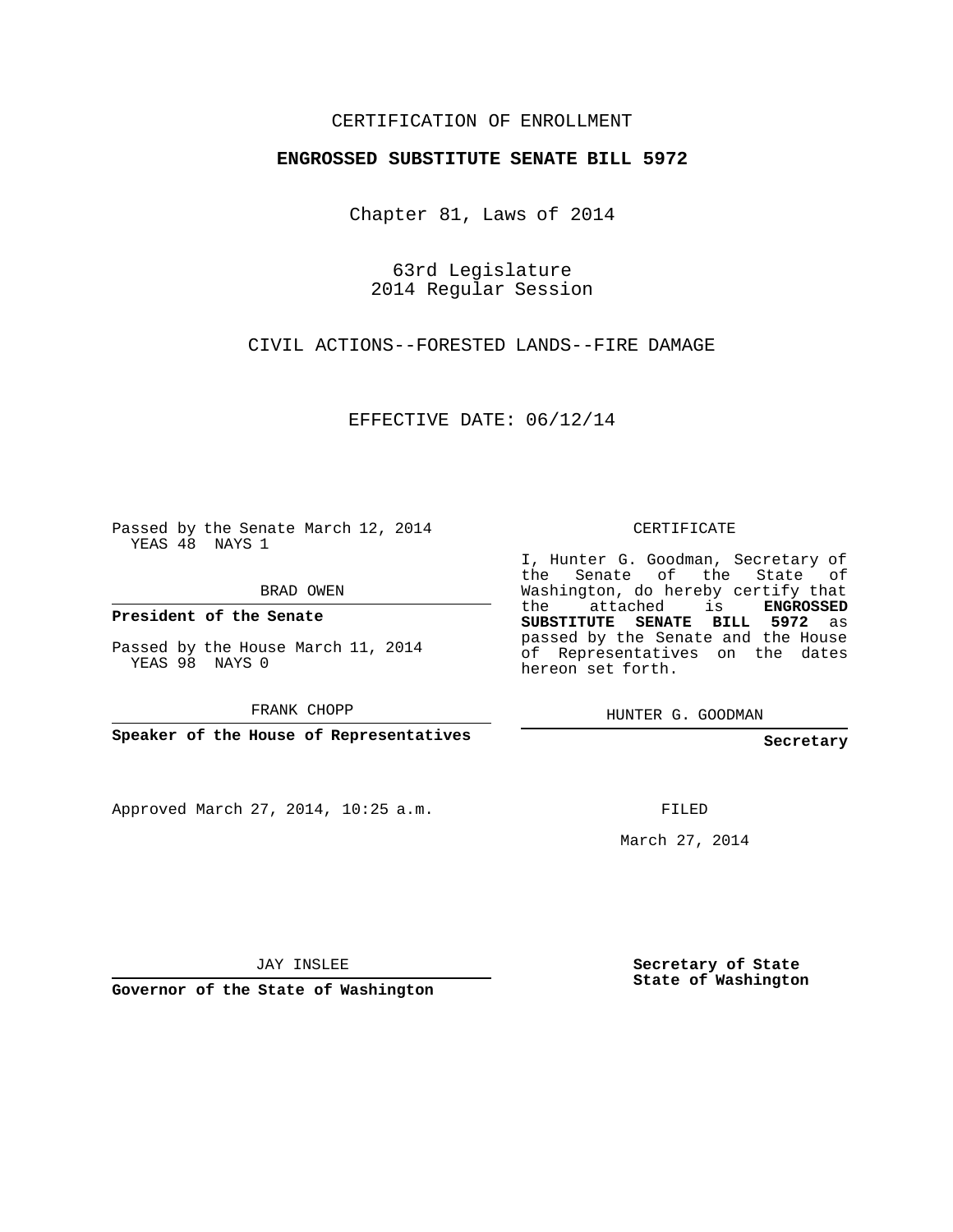## **ENGROSSED SUBSTITUTE SENATE BILL 5972** \_\_\_\_\_\_\_\_\_\_\_\_\_\_\_\_\_\_\_\_\_\_\_\_\_\_\_\_\_\_\_\_\_\_\_\_\_\_\_\_\_\_\_\_\_

\_\_\_\_\_\_\_\_\_\_\_\_\_\_\_\_\_\_\_\_\_\_\_\_\_\_\_\_\_\_\_\_\_\_\_\_\_\_\_\_\_\_\_\_\_

AS AMENDED BY THE HOUSE

Passed Legislature - 2014 Regular Session

## **State of Washington 63rd Legislature 2014 Regular Session**

**By** Senate Natural Resources & Parks (originally sponsored by Senators Pearson, Rolfes, Hargrove, Mullet, Sheldon, Hewitt, Cleveland, Honeyford, Fain, Hill, Braun, Fraser, Litzow, Parlette, Frockt, and Kline; by request of Commissioner of Public Lands)

READ FIRST TIME 01/22/14.

 AN ACT Relating to specifying recovery for fire damages to public or private forested lands; amending RCW 4.24.040 and 4.24.060; adding a new section to chapter 76.04 RCW; and creating new sections.

BE IT ENACTED BY THE LEGISLATURE OF THE STATE OF WASHINGTON:

 NEW SECTION. **Sec. 1.** A new section is added to chapter 76.04 RCW to read as follows:

 (1) The owner of public or private forested lands may bring a civil action in superior court for property damage to public or private forested lands, including real and personal property on those lands, when the damage results from a fire that started on or spread from public or private forested lands.

 (2) Liability under this section attaches to the extent that evidence demonstrates that:

 (a) An action or inaction by a person relating to the start or spread of the fire from public or private forested lands constituted negligence or a higher degree of fault; and

 (b) The action or inaction under (a) of this subsection was a proximate cause of the property damage.

(3) Recoverable damages under this section are limited to: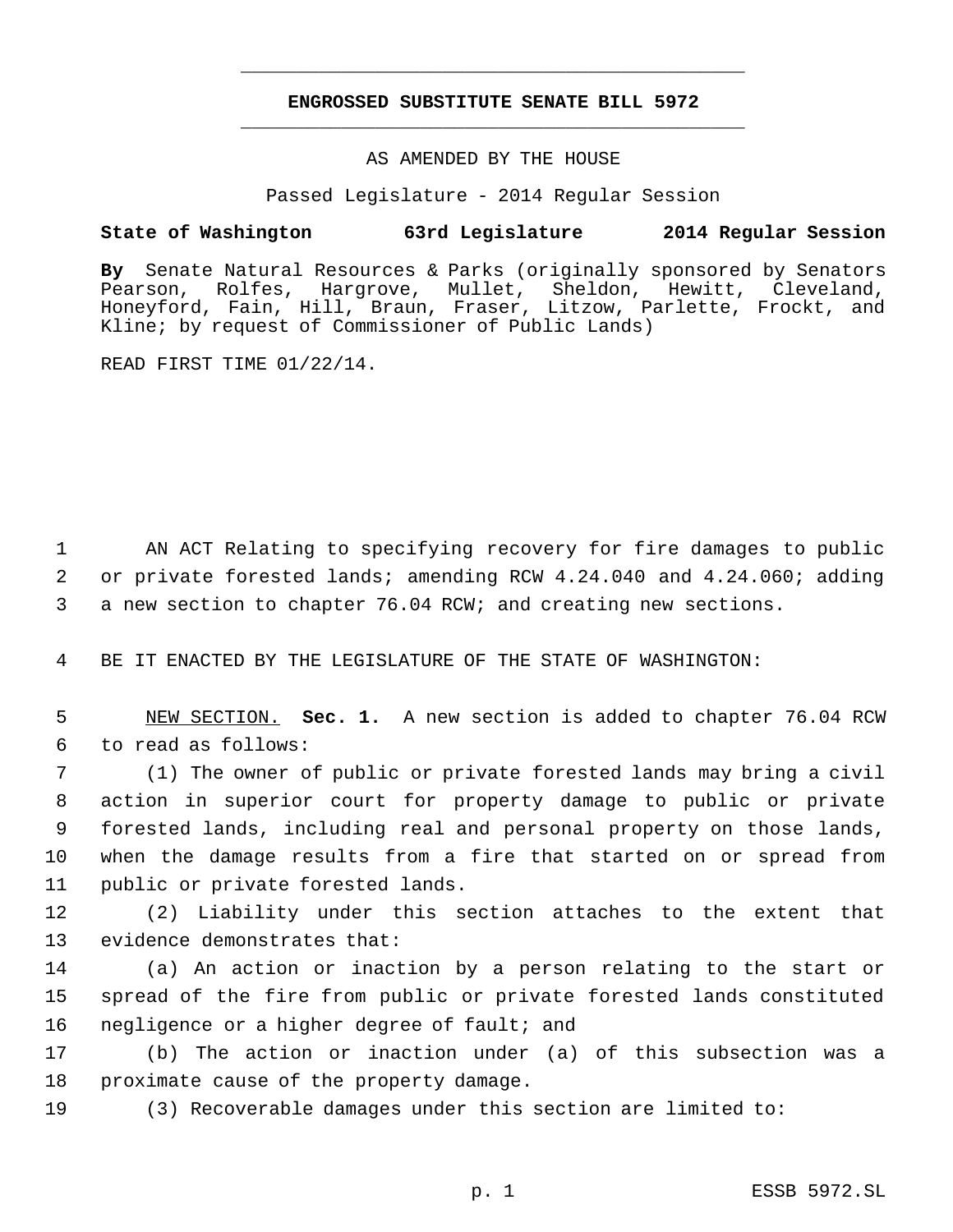(a) Either: (i) The difference in the fair market value of the damaged property immediately before and after the fire. For real property, the state-certified general real estate appraiser must identify and analyze all relevant characteristics and uses of the property including cultural, recreational, and environmental characteristics and uses, to the extent such characteristics or uses contribute to the fair market value of the property based on the highest and best use of the property. The state-certified general real estate appraiser shall expressly address the assumptions and conditions used to evaluate such characteristics and uses, consistent with standards of professional appraisal practice adopted under chapter 18.140 RCW; or (ii) the reasonable cost of restoring the damaged property to the general condition it was in immediately before the fire, to the extent permitted by Washington law;

 (b) The reasonable expenses incurred to suppress or extinguish the 16 fire unless otherwise provided for in this chapter;

 (c) Any other objectively verifiable monetary loss, that is not duplicative of the recovery specified under (a) or (b) of this subsection including, but not limited to: Out-of-pocket expenses; loss of earnings; loss of use of property; or loss of business or employment opportunities; and

 (d) In actions brought by an Indian tribe for recovery of damages from injury to archaeological objects, archaeological sites, or historic archaeological resources, damages as measured in accordance with WAC 25-48-043 as it existed on the effective date of this section.

 (4) This section provides the exclusive cause of action for property damage to public or private forested lands, including real and personal property on those lands, resulting from a fire that started on or spread from public or private forested lands.

 (5) The definitions in this subsection only apply throughout this section relating to the specification of damages for fire damage to public and private forested lands, unless the context clearly requires otherwise, and do not apply to and are not intended as a source for interpretation of other sections of this chapter.

 (a) "Fair market value" means the amount that a willing buyer would pay to a willing seller for property in an arms-length transaction if both parties were fully informed about all advantages and disadvantages of the property and neither party is acting under a compulsion to sell,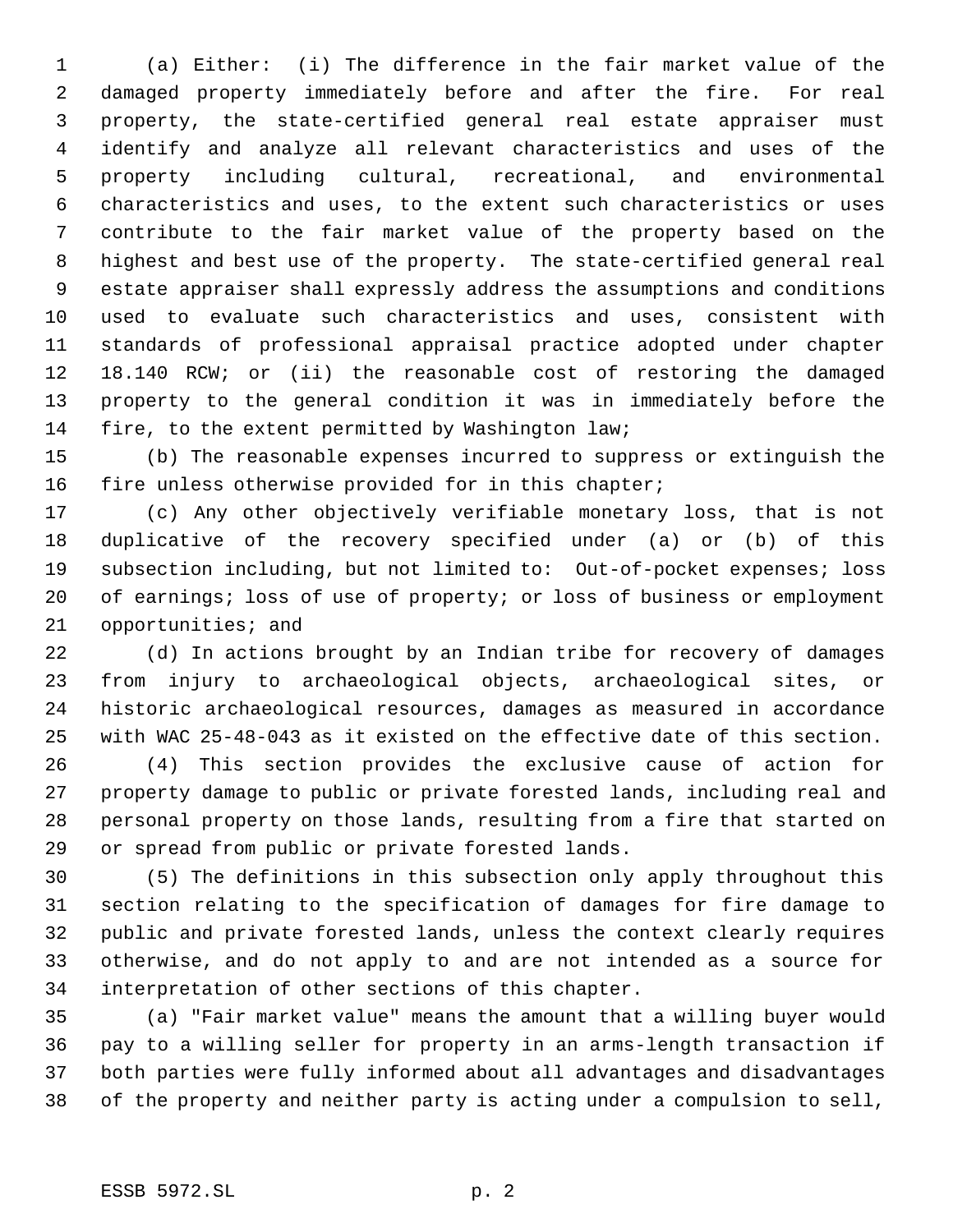as determined by: (i) For real property, a state-certified general real estate appraiser as defined under RCW 18.140.010; and (ii) for personal property, an appraiser qualified to appraise the property based on training and experience. For real property, the state- certified general real estate appraiser must identify and analyze all relevant characteristics and uses of the property including cultural, recreational, and environmental characteristics and uses, to the extent such characteristics or uses contribute to the fair market value of the property based on the highest and best use of the property. The state- certified general real estate appraiser shall expressly address the assumptions and conditions used to evaluate such characteristics and uses, consistent with standards of professional appraisal practice adopted under chapter 18.140 RCW.

 (b) "Forest tree species" means a tree species that is capable of producing logs, fiber, or other wood materials that are suitable for the production of lumber, sheeting, pulp, firewood, or other forest products.

 (c) "Owner of public or private forested lands" means any person in actual control of public or private forested lands, whether the control is based either on legal or equitable title, or on any other interest entitling the holder to sell or otherwise dispose of any or all of the timber on the land in any manner.

 (d) "Person" includes: An individual; a corporation; a public or private entity or organization; a local, state, or federal government or governmental entity; any business organization, including corporations and partnerships; or a group of two or more individuals acting with a common purpose.

 (e) "Public or private forested lands" means any lands used or biologically capable of being used for growing forest tree species regardless of the existing use of the land except when the predominant physical use of the land at the time of the fire is not consistent with the growing, conservation, or preservation of forest tree species. Examples of inconsistent uses include, but are not limited to, buildings, airports, parking lots, mining, solid waste disposal, cropfields, orchards, vineyards, pastures, feedlots, communication sites, and home sites that may include up to ten acres. Public or private forested lands do not include state highways, county roads,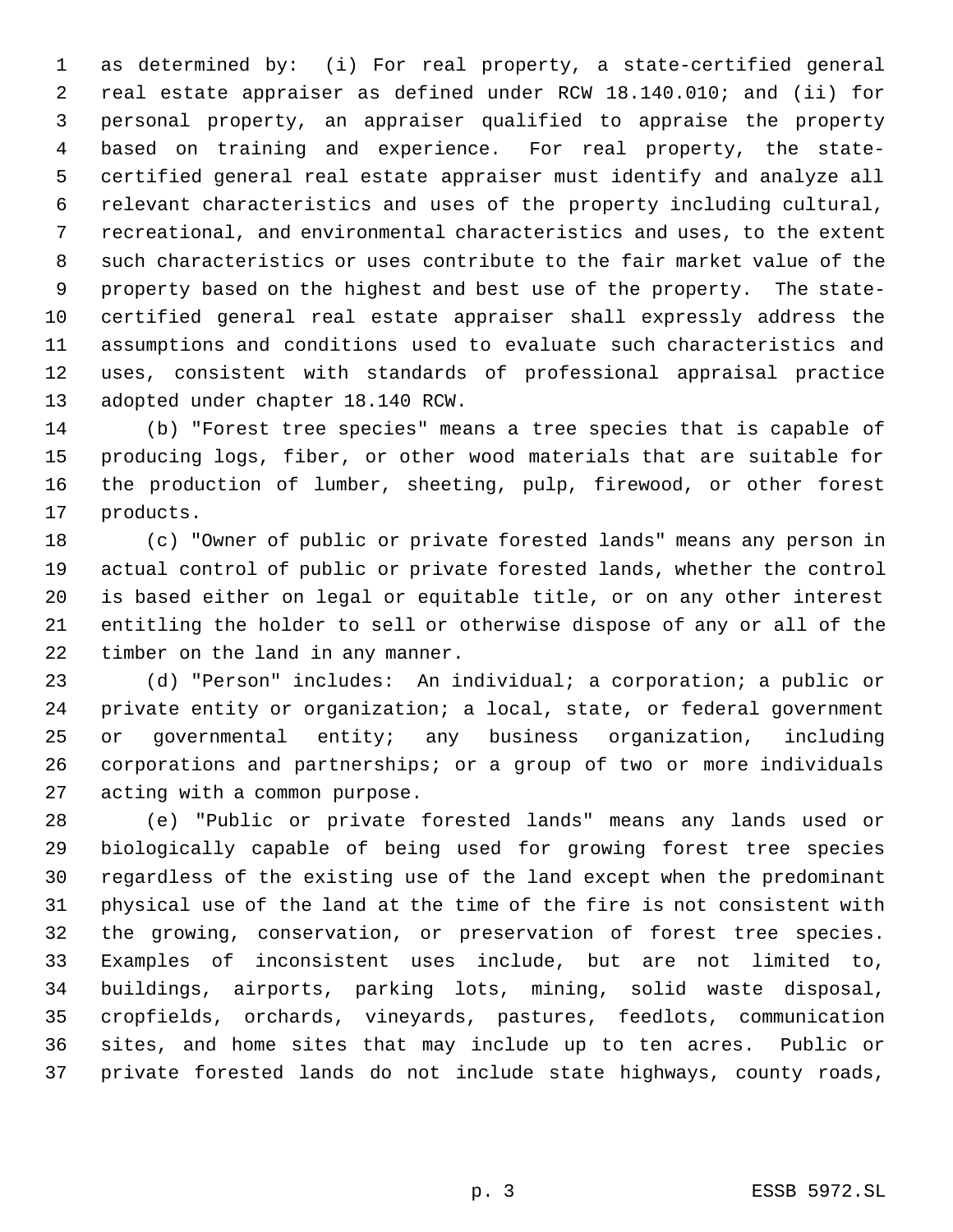railroad rights-of-way, and utility rights-of-way that cross over, under, or through such lands.

 **Sec. 2.** RCW 4.24.040 and 2009 c 549 s 1001 are each amended to read as follows:

5 Except as provided in section 1 of this act, if any person shall for any lawful purpose kindle a fire upon his or her own land, he or she shall do it at such time and in such manner, and shall take such care of it to prevent it from spreading and doing damage to other persons' property, as a prudent and careful person would do, and if he or she fails so to do he or she shall be liable in an action on the case to any person suffering damage thereby to the full amount of such damage.

 **Sec. 3.** RCW 4.24.060 and 2011 c 336 s 93 are each amended to read as follows:

 The common law right to an action for damages done by fires, is not 16 taken away or diminished by RCW 4.24.040, 4.24.050, and  $4.24.060$  ( $\frac{\text{but}}{\text{but}}$ 17 it may be pursued; but)). However:

18 (1) Any person availing himself or herself of the provisions of RCW 4.24.040, shall be barred of his or her action at common law for the 20 damage so sued for  $((\frac{1}{1}, \text{and}))$ ;

 (2) No action shall be brought at common law for kindling fires in 22 the manner described in RCW  $4.24.050((\div but))$ . However, if any such 23 fires shall spread and do damage, the person who kindled the ((same)) 24 fire and any person present and concerned in driving ((such)) the 25 lumber, by whose act or neglect ((such)) the fire is suffered to spread and do damage shall be liable in an action on the case for the amount 27 of damages thereby sustained; and

28 (3) A civil action for property damage to public or private forested lands, including real and personal property on those lands, resulting from a fire that started on or spread from public or private forested lands may be brought only under section 1 of this act.

 NEW SECTION. **Sec. 4.** This act does not: Affect or preclude any action relating to the imposition of criminal or civil penalties as authorized by law; affect or preclude the recovery of fire suppression costs as authorized under chapter 76.04 RCW; affect or preclude an